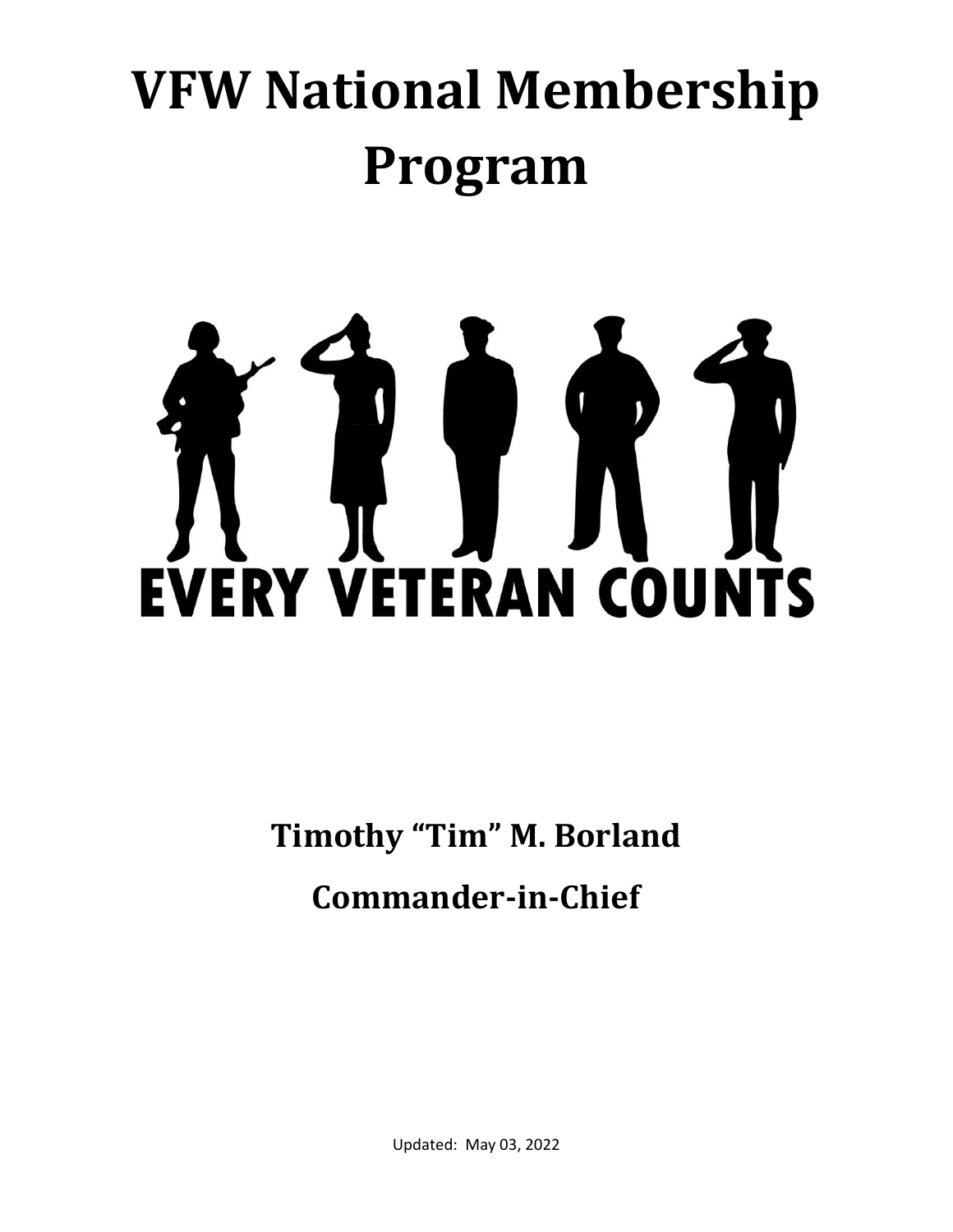# **Table of Contents**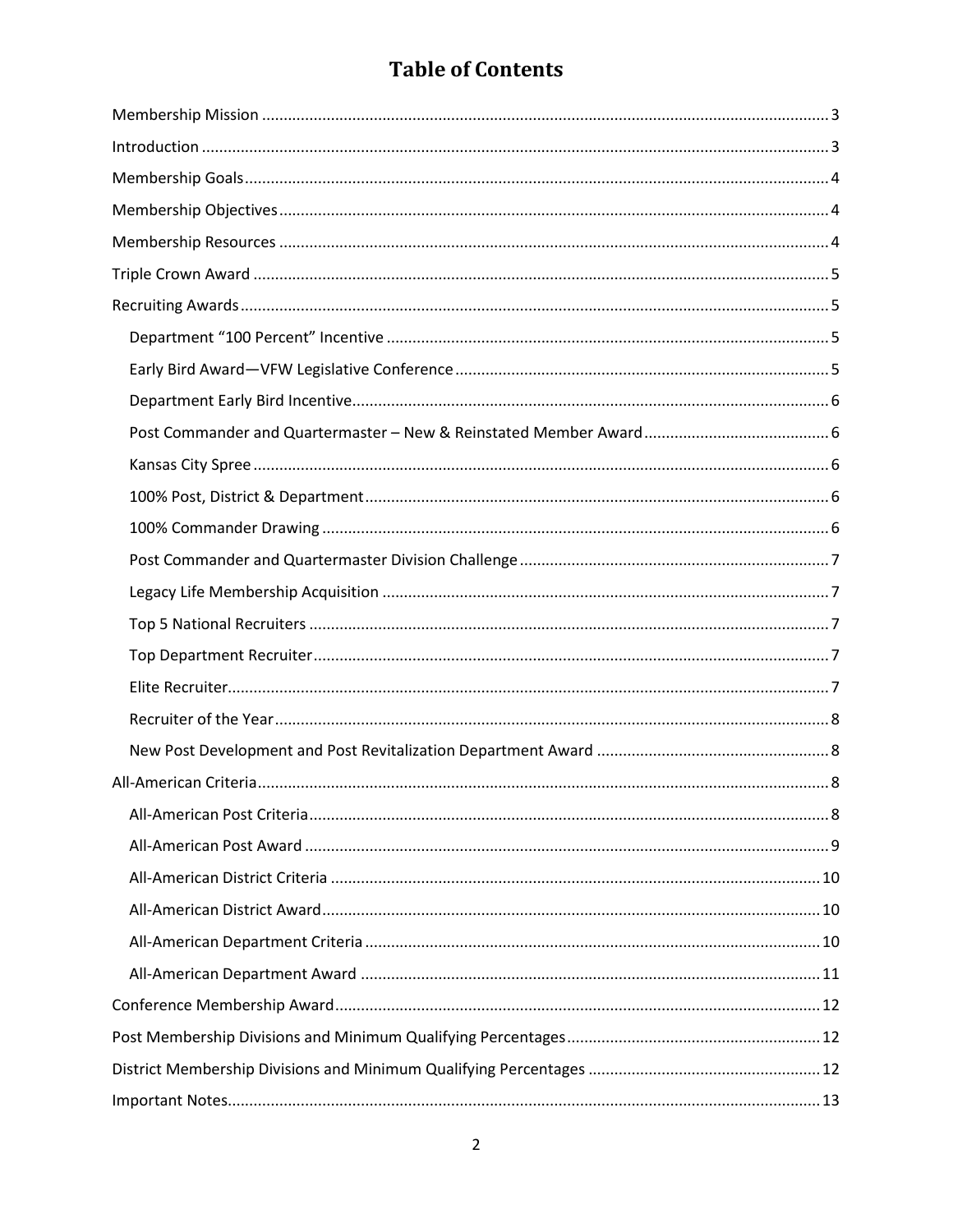# **Membership Mission**

<span id="page-2-0"></span>To recruit, retain and mentor a stable membership base including all generations of veterans. To cultivate a membership that is well versed in institutional knowledge and actively involved at all levels of the organization and in the local community. To establish Posts with an established vision of service, leadership and community outreach.

# **Introduction**

<span id="page-2-1"></span>Without question, our membership numbers have decreased every year except for two years in the last 30 years. Yes, we have been successful in recruiting new members. However, the effort across the organization needs to improve if we want our influence in Congress to be noticed.

Today, the Veterans of Foreign Wars is 123 years old. During those years, we have had WWI, WWII, Korean, Vietnam and other veterans joining en masse. Today, however, we have lost many of these honorable men and women. As history has proven, the Post-9/11 veterans will join our organization like others have when they are ready, however usually not until their kids grow or their retirements are in place.

We must not stereotype any of our future members regardless of sex, color or personal beliefs. If a member qualifies, bring them in. The only way to make this success permanent is to retain those members, recover past members, and continue to recruit new veterans into our ranks. There are still many veterans eligible to join and at all ages. However, our focus needs to be on our Post-9/11 veterans, for they will be our future.

You might ask, how do we build our organization? It's simple, leadership by example. If you are a Commander of a Post, District, Department or the National Commander, then get out there and recruit members yourself and show your team that if you can do it, so can they. A good way to do this is to improve the way we communicate with our members at all levels of the organization. Posts, Districts, Departments and our National Officers need to use all methods available to convey information for news and training to our membership through newsletters, emails, social media, recruiting booths and outreach teams.

We need to know who our members are and how we can address their needs and concerns. It's time to step it up and recruit post-9/11 veterans. Each of us needs to do our part and recruit at least one new member. Think about it. If we all recruit one each, we would show substantial growth in membership in just one year. If we repeated that same scenario again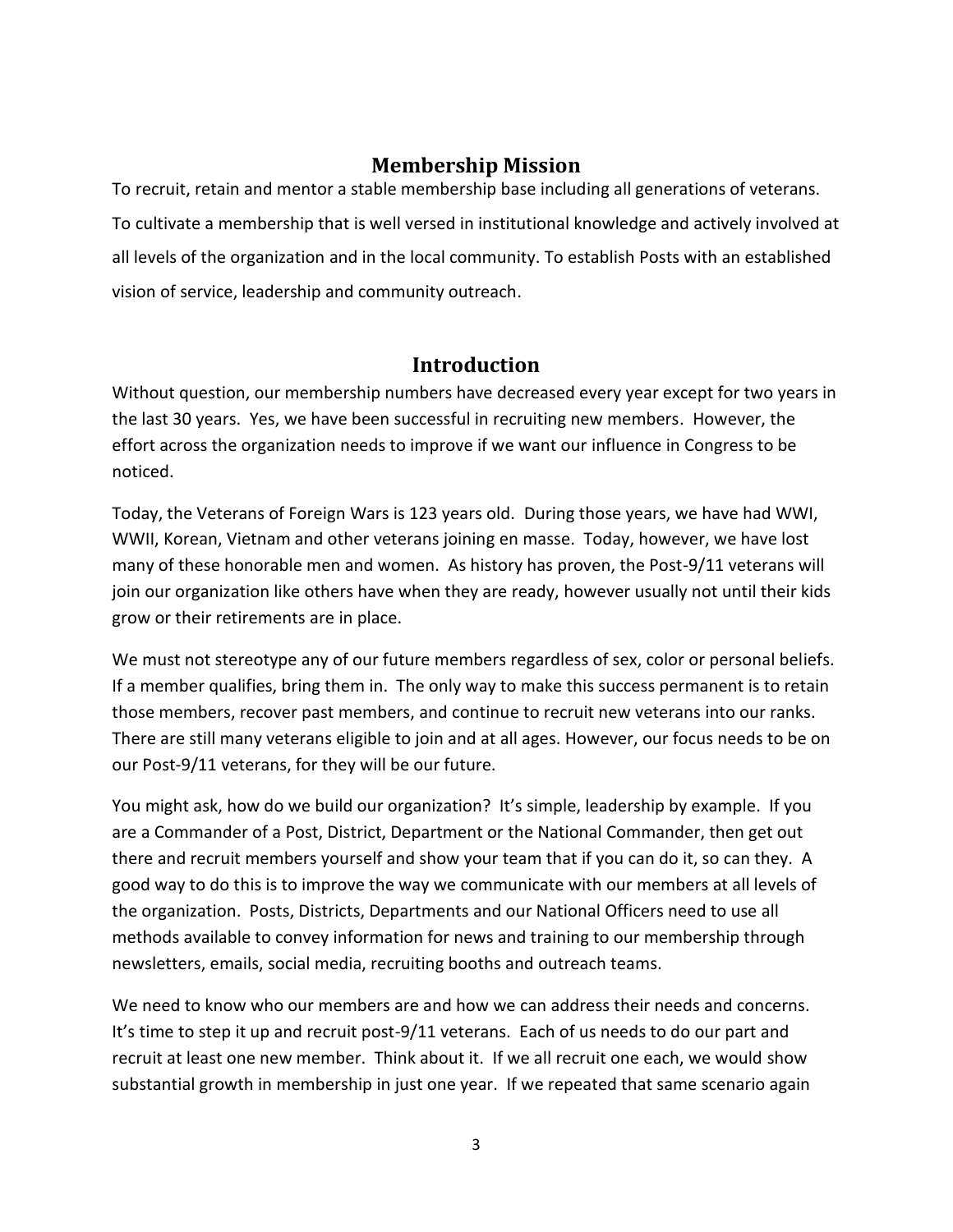next year and the year after, we could be easily back over 2,000,000 members strong. When you are out there recruiting, remember this one thing: Every Veteran Counts!

# **Membership Goals**

- <span id="page-3-0"></span>**1.** Build a strong organization through recruiting new members while retaining our current membership that creates a solid baseline for the future.
- **2.** Work together to achieve the VFW's goals. The VFW National Headquarters staff is available to assist in coordinating programs, developing membership initiatives and building awareness among our membership and the entire veteran community.

# **Membership Objectives**

- <span id="page-3-1"></span>• For everyone to recruit at least one new member and then mentor that member
- Increase membership drives and/or events
- Develop new Posts and/or revitalize existing Posts
- Increase Life Membership and Legacy Life Membership
- Provide Membership Assistance, using teams from your conference to assist and mentor those who request assistance.

# **Membership Resources**

<span id="page-3-2"></span>In order to assist our Posts, Districts, and Departments in meeting the goals set out by the Commander-in-Chief in this membership program, the National Headquarters has a wealth of resources at your disposal. Many of those are available free of charge to our members.

- Membership materials ranging from applications, recruiting brochures, posters, and benefits brochures can be ordered directly from the Membership Department using the Membership Order Form (located under Membership Quick Links once you log into [vfw.org](http://www.vfw.org/) )
- Resources for Post Development, Membership Campaigns, and Mentorship such as training guides, videos, and webinars are available in the Training & Support section on [vfw.org](http://www.vfw.org/)
- Promotional tools such as radio spots, sample advertisements, public service announcements, and media kits are all available through the Media Room on [vfw.org](http://www.vfw.org/)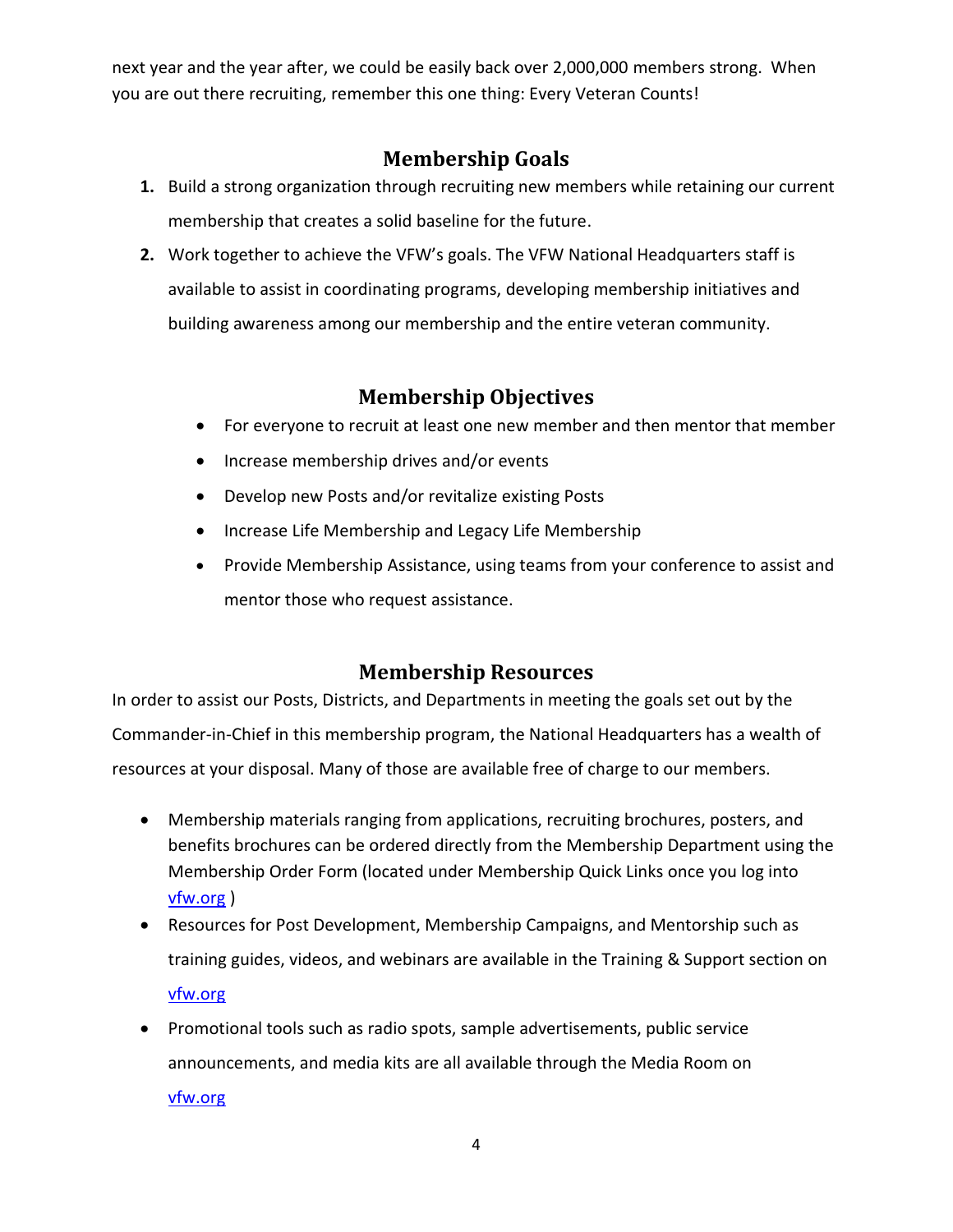See the trend? Just about anything you will need is at [vfw.org,](http://www.vfw.org/) check it out.

The VFW National Headquarters staff is ready and trained to answer any questions you may have concerning membership, VFW programs, or other issues. You can contact our **Member Service Center directly at 1.833.VFW.VETS**, or the **Membership Department at 1.888.JOIN.VFW.** 

# **Triple Crown Award**

<span id="page-4-1"></span><span id="page-4-0"></span>Any commander who achieves All-American at the Post, District and Department level will receive a Triple Crown pin and recognition at the National Convention.

# **Recruiting Awards**

- **1,5, 10, 15** Corresponding numbered member pin
- **25** CIC Belt Buckle or Jewelry Set & Citation
- **50** National Aide-De-Camp cap and Citation
- **75** Commemorative Medallion Set
- **100** Century cap **or** \$50 VFW Store credit & Citation
- **175** CIC Century Plus Jacket

## <span id="page-4-2"></span> **Department "100 Percent" Incentive**

Any Department that attains 100% in membership by close of business on May 1st, 2023, will be entered into a random drawing. The commander plus guest and quartermaster plus guest that is selected will each receive:

• **\$2500 voucher through Veterans Travel Services (VTS) applied towards airfare, accommodations and transportation for a trip of their choice.** 

## <span id="page-4-3"></span>**Early Bird Award—VFW Legislative Conference**

The top three Post commanders and quartermasters in each division and the top two District Commanders and Quartermasters on Jan. 1, 2023, will receive:

• **A \$1,000 stipend to be used toward attending the VFW Legislative Conference, Washington D.C.**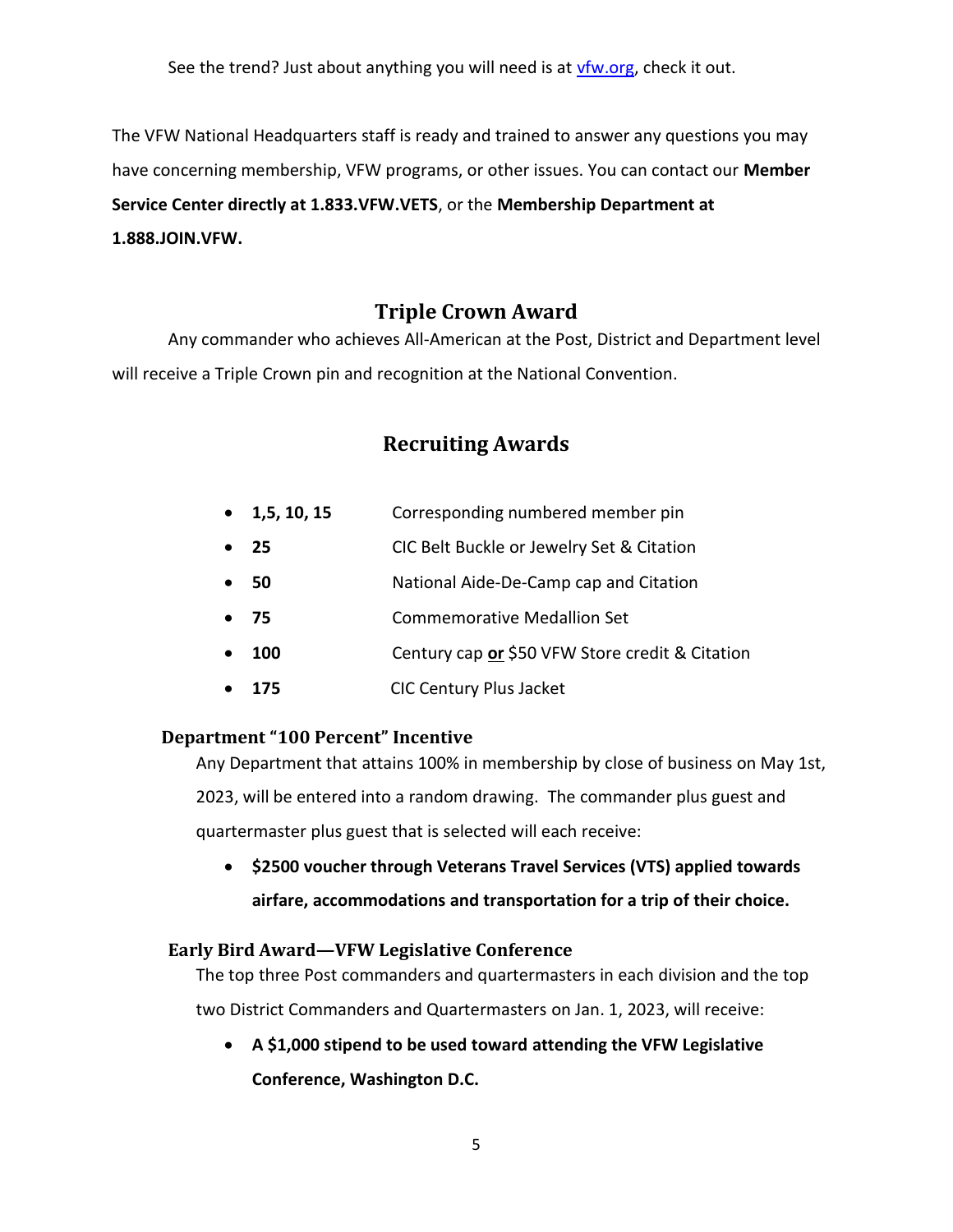# <span id="page-5-0"></span>**Department Early Bird Incentive**

For every Department that achieves 92% in membership by Jan. 1, 2023; the Department commander and quartermaster will receive:

• **A Henry .30-30 Caliber Rifle or a credit voucher of equal value for use with Veterans Travel Services (VTS) or the VFW Store.**

## <span id="page-5-1"></span>**Post Commander and Quartermaster – New & Reinstated Member Award**

The top 10 Post commanders and quartermasters in each division who report more than 50 new and/or reinstated members by Jan. 1, 2023, will each be awarded:

• **A travel charger with the official VFW Commander-in-Chief logo.**

## <span id="page-5-2"></span>**Kansas City Spree**

The top two Post commanders and the top two District commanders in each division who achieve 100% membership by April 1, 2023, along with their guest will each be awarded:

- **Round-trip airfare to Kansas City, Mo. from the airport nearest the awardee's home.**
- **A fun-filled weekend (May 18-21, 2023) that may include but is not limited to touring, shopping and a complete tour of the VFW National Headquarters.**

# <span id="page-5-3"></span>**100% Post, District & Department**

A distinctive streamer will be awarded to every Post, District and State/Department that achieves 100% or greater in membership before July 1, 2023.

## <span id="page-5-4"></span>**100% Commander Drawing**

Each Post and District commander that exceeds 100% in membership by June 1, 2023, will receive an entry in this drawing. Twenty Post commanders and Twelve District commanders will receive:

• **A \$1,000 stipend to be used toward attending the VFW National Convention.**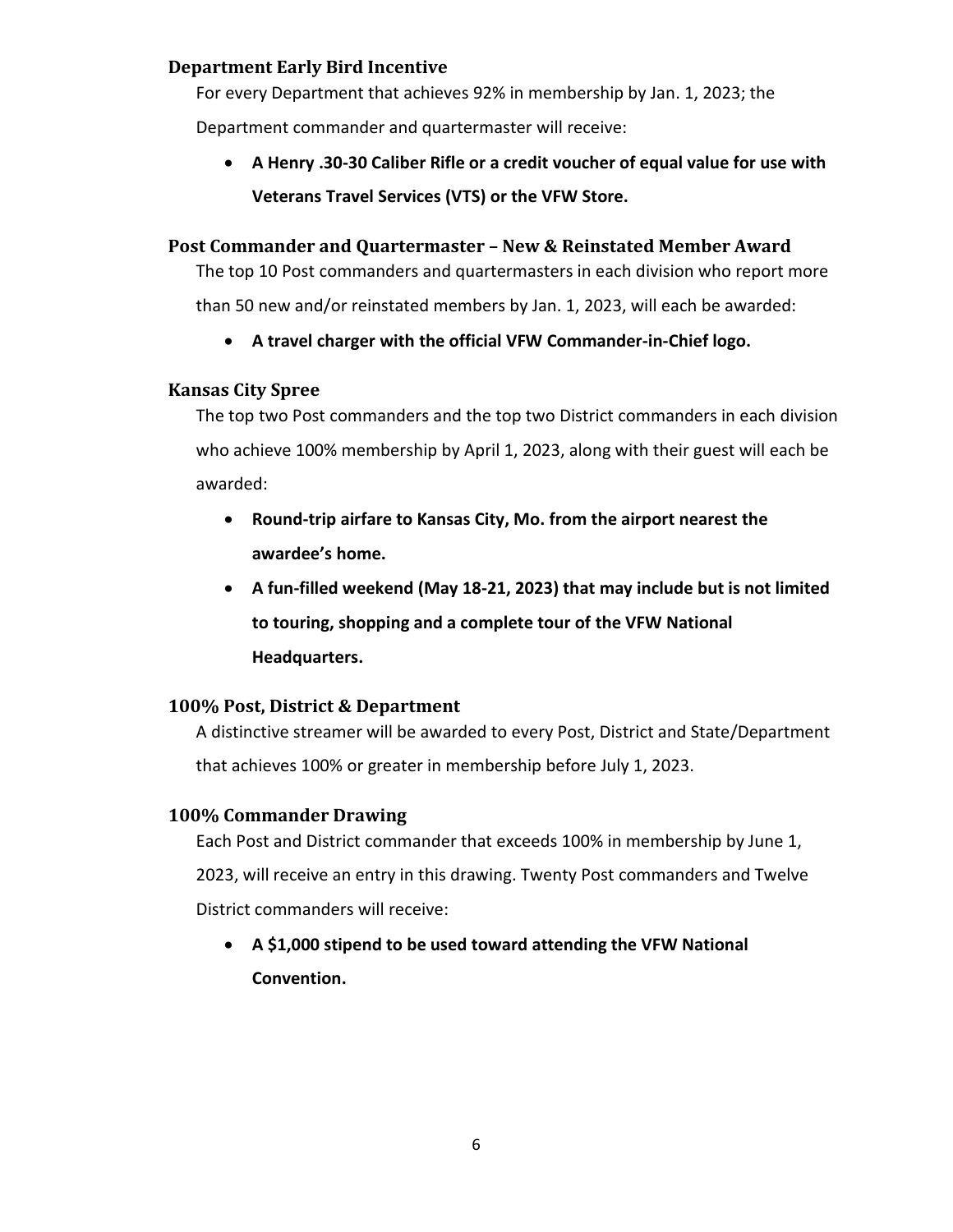# <span id="page-6-0"></span>**Post Commander and Quartermaster Division Challenge**

For every 10 new/reinstated members recruited between July 1, 2022, and April 1, 2023, Posts will earn one entry for both Post commander and quartermaster entered into a drawing. One Post per division will receive:

• **A \$1,000 stipend each for commander and quartermaster to be used toward attending the VFW National Convention.**

#### <span id="page-6-1"></span>**Legacy Life Membership Acquisition**

Each Post that achieves the designated benchmarks of 25, 50 and 75 Legacy Life Members will be awarded:

#### • **A Legacy Society Post Proclamation.**

Each Post that achieves the distinctive benchmark of 100 Legacy Life members by July 1, 2023, commander or Post representative will receive:

- **A \$1,000 stipend to be used toward attending the VFW National Convention.**
- **Reserved seating at the VFW National Convention joint opening session.**
- **Legacy Society Post Proclamation.**

## <span id="page-6-2"></span>**Top 5 National Recruiters**

The top five Recruiters plus a guest on February 1, 2023, will each receive:

• **Transportation and Accommodations to attend the Commander-in-Chief's Seminar in May 2023. (SEE IMPORTANT NOTES SECTION)**

#### <span id="page-6-3"></span>**Top Department Recruiter**

The top Recruiter in every Department on July 1, 2023, will receive:

• **A Henry .30-30 Caliber Rifle or a credit voucher of equal value for use with Veterans Travel Services (VTS).**

 **Note:** Minimum of 25 new/reinstated members required to win this award.

#### <span id="page-6-4"></span>**Elite Recruiter**

Any VFW member who signs up 250 or more new and/or reinstated members by July 1, 2023, will receive: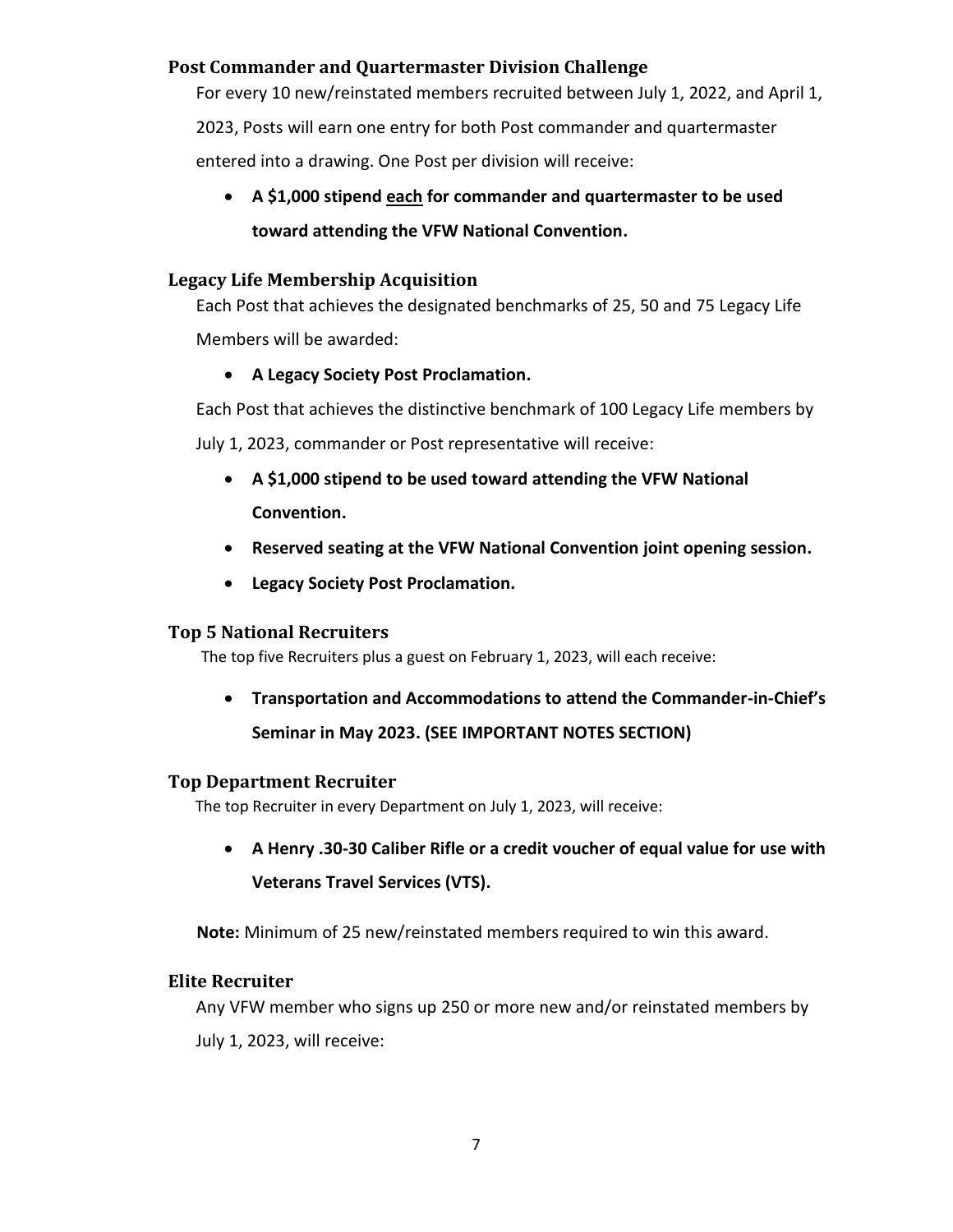- **A \$1,000 stipend to be used toward attending the VFW National Convention.**
- **Distinctive cap, CIC Elite Recruiter Jacket, citation, and name badge.**

## <span id="page-7-0"></span>**Recruiter of the Year**

The VFW member who signs up the greatest number of new and/or reinstated members greater than 250 by July 1, 2023, will receive:

- **A \$1,000 stipend to be used toward attending the VFW National Convention.**
- **Reserved seating at the VFW National Convention joint opening session.**
- **Distinctive cap, CIC ROY Jacket, citation, and name badge.**
- **Commander-in-Chief's Crystal Eagle.**

# <span id="page-7-1"></span>**New Post Development and Post Revitalization Department Award**

- For each new Post chartered, and/or revitalized, the Department Quartermaster will receive:
	- **A \$250 credit from the VFW Store to be used towards necessary materials for the new Post.**

# **All-American Criteria**

<span id="page-7-2"></span>*The All-American program exists to recognize exceptional leadership and teamwork,* 

<span id="page-7-3"></span>*authentic accomplishment in membership growth and VFW core programs.*

# **All-American Post Criteria**

- Membership greater than 100%
- Must conduct two Membership recruiting events, submit reports through All-American Dashboard.
- Post-Election Report must be submitted to National
- Meet all the following Program Participation Criteria:
	- o Voice of Democracy minimum of one entry advanced to District judging (Overseas Post can donate \$75 to National in lieu of entry)
	- o Patriots Pen minimum of one entry advanced to District judging (Overseas Post can donate \$75 to National in lieu of entry)
	- o Hold a fundraiser with the proceeds going to Veterans & Military Support Programs Services, minimum of \$100.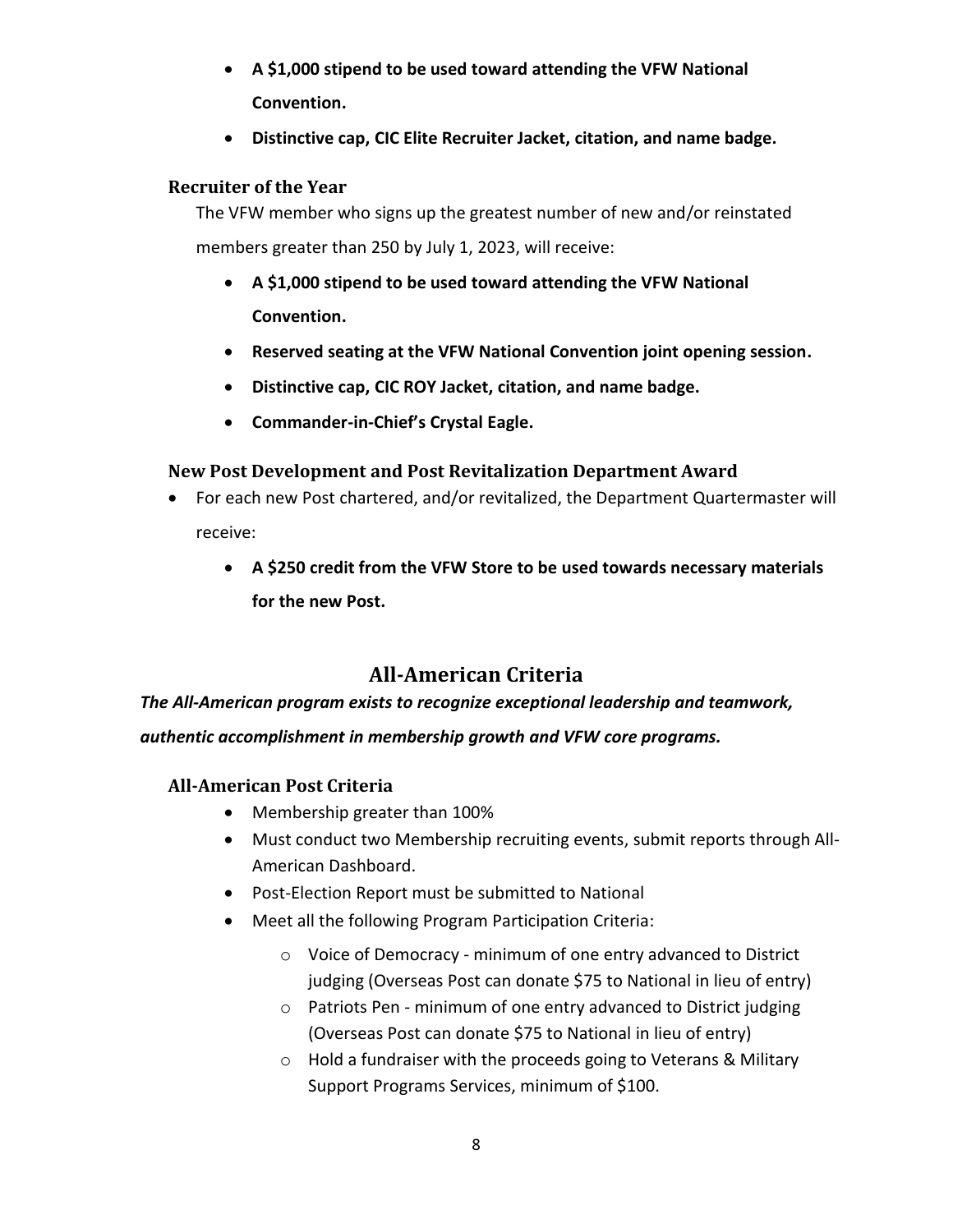- o National Citizenship Education Teachers Award one entry advanced to next level of judging (Overseas Post donate \$75 to National in lieu of entry)
- o A Post must submit a community service report to their department for submission to the All-American Dashboard NLT 30 June 2023
- o Buddy Poppy- Purchase five per member in the Post

# <span id="page-8-0"></span>**All-American Post Award**

 - All Posts that meet the Qualifying Percentage and the program participation criteria will receive an All-American Post Citation, Post Streamer and be recognized in the VFW magazine.

- The Top **50** Posts in each Division will receive:

- Acknowledgment in VFW Magazine
- Acknowledgement during the All-American Awards Ceremony at the National Convention
- All-American Post citation
- All-American Post streamer
- All-American citation commander
- All-American name badge commander
- All-American cap (commander only, quartermaster and Post members ma*y*  purchase "Post Member" cap)
- All-American lapel pin (commander only, quartermaster may purchase pin)
- All-American Team Post Member lapel pin (25 pack)
- The top *five* commanders in each division will also receive:
	- **A \$1,000 stipend to be used toward attending the VFW National Convention.**
	- **Reserved seating at the VFW National Convention joint opening session.**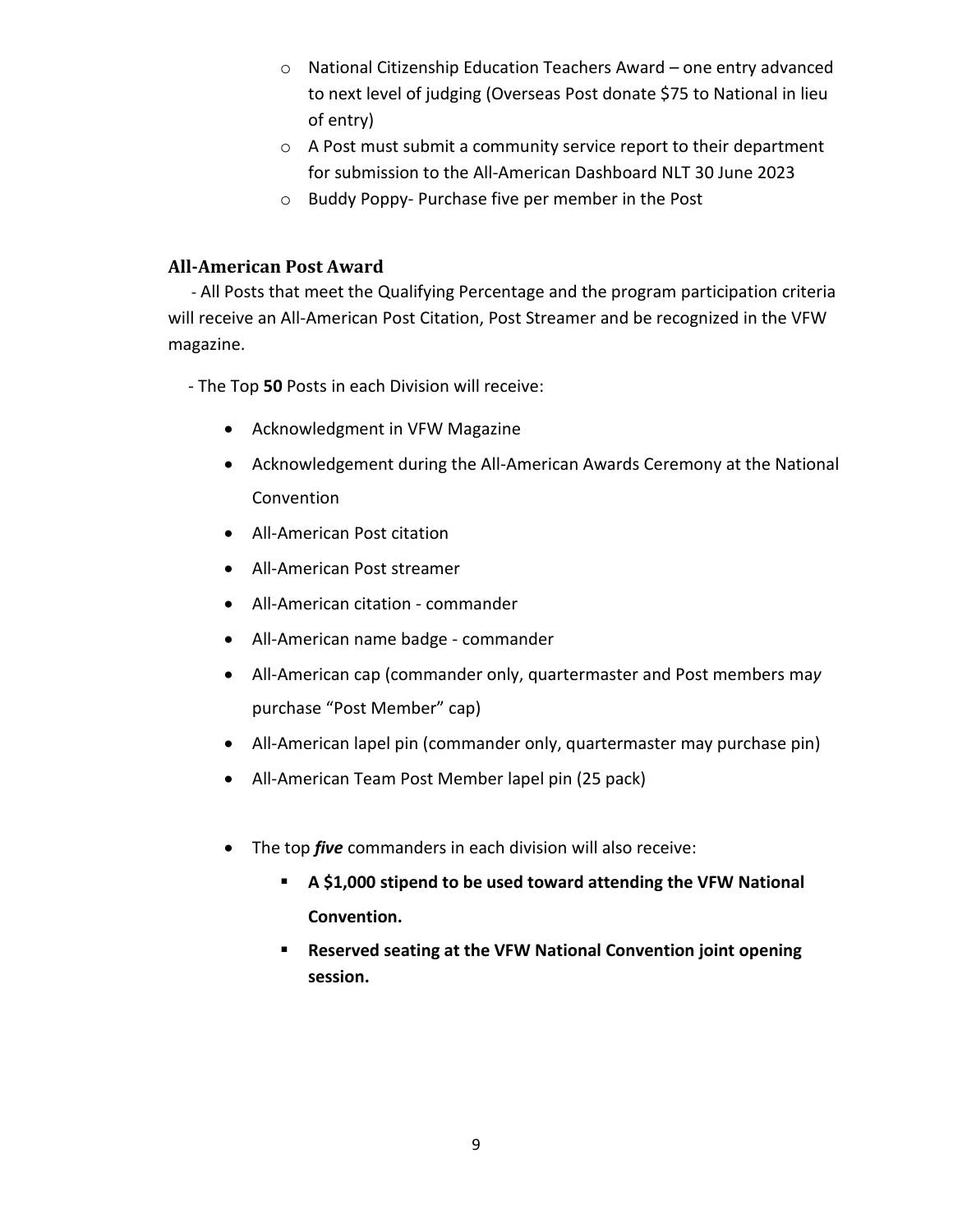## <span id="page-9-0"></span>**All-American District Criteria**

- Membership greater than 100%
- Conduct two Membership recruiting events, submit report through the dashboard.
- District-Election Report must be submitted to National
- Meet all the following Program Participation criteria:
	- oVoice of Democracy minimum of one entry advanced to Department judging (Overseas District donate \$100 to National in lieu of entry
	- oPatriots Pen minimum of one entry advanced to Department judging (Overseas District donate \$100 to National in lieu of entry\*see last page)
	- oNational Citizenship Education Teachers Award one entry advanced to Department judging (Overseas District donate \$100 to National in lieu of entry)

# <span id="page-9-1"></span>**All-American District Award**

 - All Districts that meet the Qualifying Percentage and the program participation criteria will receive an All-American District Citation, All-American Streamer and be recognized in the VFW magazine.

- The Top **25** Districts in each Division will receive:
	- All-American District streamer
	- All-American District citation commander
	- All-American name badge commander
	- All-American cap (commander only, quartermaster may purchase cap)
	- All-American lapel pin (commander only, quartermaster may purchase pin)
	- The top *two* District commanders in each division will also receive:
		- **A \$1,000 stipend to be used toward attending the VFW National Convention.**
		- **Reserved seating at the VFW National Convention joint opening session.**

# <span id="page-9-2"></span>A**ll-American Department Criteria**

- Membership must be greater than 100%.
- Must conduct two Membership recruiting events, report of these events must be submitted through the All-American dashboard.
- Conduct a Department Commander's "Official Visit or Round Up" prior to Jan 1, 2023, with a report submitted through the All-American dashboard.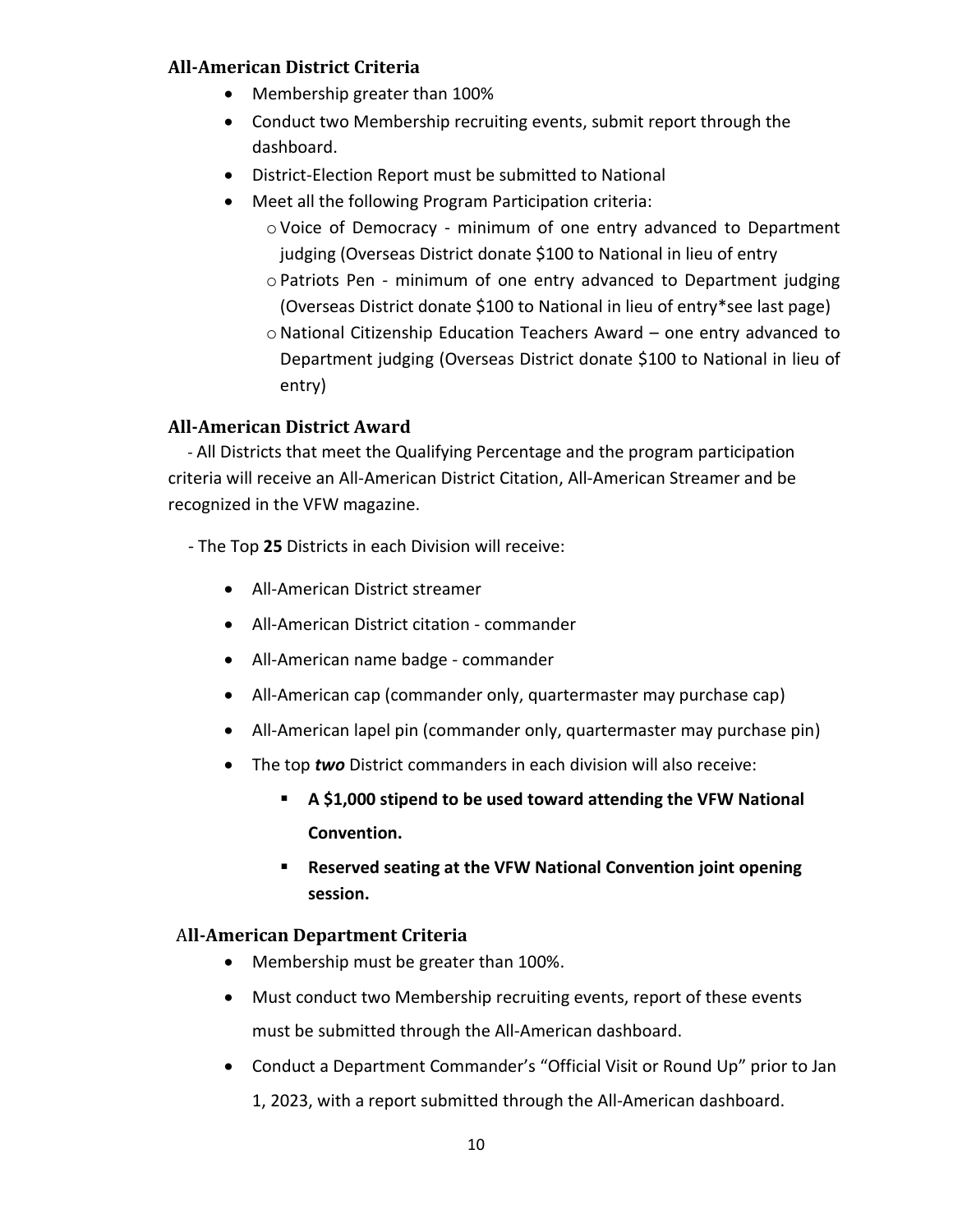#### **National Legislative Service**

■ Monthly National Legislative Service committee member reports submitted to National Legislative Service in Washington, D.C.

## **National Veterans Services**

- Must have a State/Department service officer and submit his or her name and contact information to National Veterans Services in Washington, D.C. by July 31, 2022.
- Department Service Officer successfully completes NVS training requirements with a passing grade.
- Department Service Officer or appropriate designee reports hosting Post Service Officer training to NVS. Reports due by 30 June 2023.

#### **Programs**

- Voice of Democracy An entry advanced to National judging
- Patriot's Pen An entry advanced to National judging
- Veterans & Military Support Programs Must complete State/Department fundraiser and proceeds donated to Veterans & Military Support Programs, Kansas City, Mo. (\*see last page)
- Must have at least One teacher submitted for the Teacher of the Year competition. (One entry from one of the three categories).

## <span id="page-10-0"></span>**All-American Department Award**

- All-American Department streamer
- All-American Department citation commander
- All-American name badge commander
- All-American cap commander *quartermaster may purchase cap*
- All-American lapel pin commander *quartermaster may purchase pin*
- \$1,000 stipend to be used toward attending the VFW National Convention
- Reserved seating at the VFW National Convention Joint Opening Session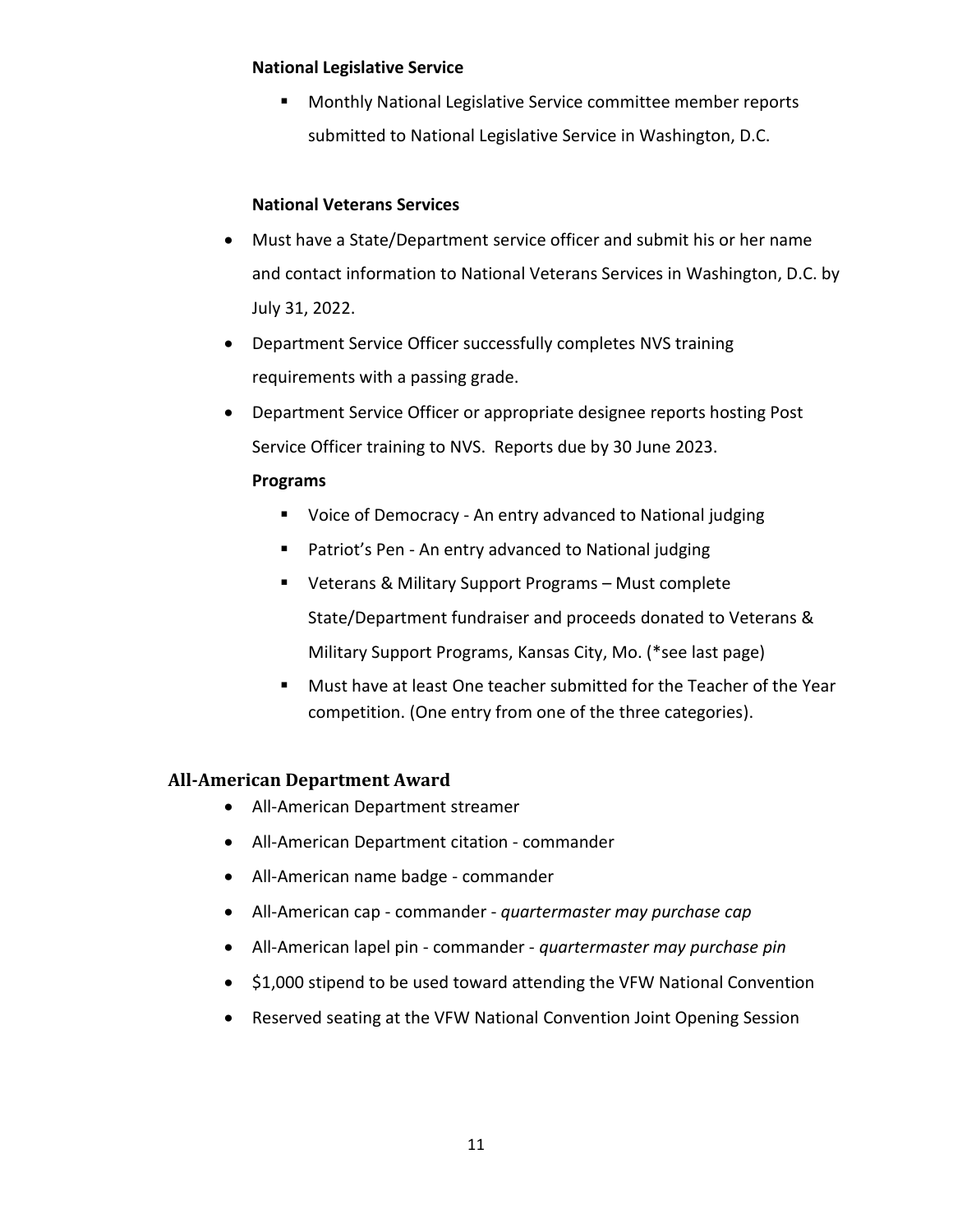# **Conference Membership Award**

<span id="page-11-0"></span>The State/Department leading each conference will be entrusted with the conference membership colors for the following year. The 2021-2022 Conference winners will return the colors to the membership booth at National Convention in Phoenix, AZ no later than COB on Monday after the Joint Opening Session. The 2022-2023 Conference winners will then pick up the colors from the Membership Director at National Convention in July 2023 in Phoenix, AZ any time after 0800 on Tuesday at the Membership booth.

The Conference with the highest membership percentage of the four Conferences will have their name and year engraved on a traveling trophy presented by the Commander-in-Chief to the Conference Chairman at the National Convention. The 2022-2023 Conference Chairman will return the trophy to the membership booth at National Convention in Phoenix, AZ no later than COB on Saturday to ensure placement of the new nameplate. This trophy will be presented to the 2022-2023 Conference Chairman on stage during the Joint Opening Session\*\*.

| <b>Division</b> |        | <b>Total Membership</b> | <b>Qualifying Percentage</b> |
|-----------------|--------|-------------------------|------------------------------|
| $\mathbf{1}$    | $951+$ |                         | Over 100%                    |
| 2               | 750    | 950                     | Over 100%                    |
| 3               | 356    | 749                     | Over 100%                    |
| 4               | 246    | 355                     | Over 100%                    |
| 5               | 185    | 245                     | Over 100%                    |
| 6               | 143    | 184                     | Over 100%                    |
| 7               | 112    | 142                     | Over 100%                    |
| 8               | 88     | 111                     | Over 100%                    |
| 9               | 68     | 87                      | Over 100%                    |
| 10              | 51     | 67                      | Over 100%                    |
| 11              | 10     | 50                      | Over 100%                    |

# <span id="page-11-1"></span>**Post Membership Divisions and Minimum Qualifying Percentages**

# <span id="page-11-2"></span>**District Membership Divisions and Minimum Qualifying Percentages**

| <b>Division</b> |       | <b>Total Membership</b> | <b>Qualifying Percentage</b> |
|-----------------|-------|-------------------------|------------------------------|
|                 | 5,000 | 14,000                  | Over 100%                    |
| 2               | 3,282 | 4,999                   | Over 100%                    |
| 3               | 2,172 | 3,281                   | Over 100%                    |
| 4               | 1,447 | 2,171                   | Over 100%                    |
|                 | 906   | 1,446                   | Over 100%                    |
| 6               |       | 905                     | Over 100%                    |